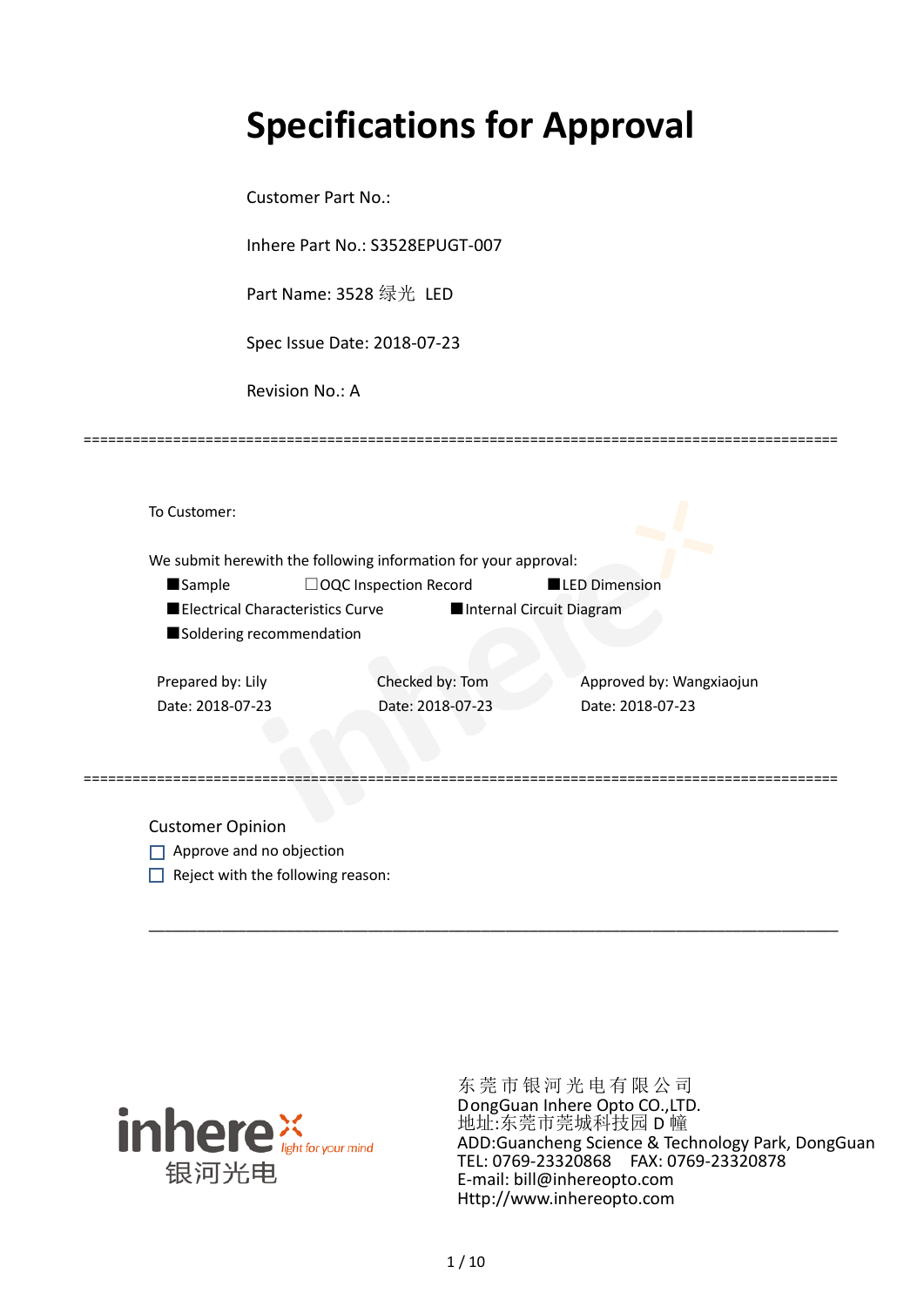#### **Features**

3.5mmⅹ2.8mm LED, 1.9mm thickness

Low power consumption

Wide view angle

Package: 2000pcs/reel

RoHS Compliant

#### **Applications**

Ideal for back light and indicator

Various colors and lens types available

## **Recommend Pad Layout Package outlines**



| <b>Emitted color</b><br>Part No. |       | <b>Dice</b> | Lens color        |
|----------------------------------|-------|-------------|-------------------|
| S3528EPUGT-007                   | Green | InGaN/GaN   | Water transparent |

Notes:

All dimensions are in millimeters (inches);

Tolerances are ±0.1mm (0.004inch) unless otherwise noted.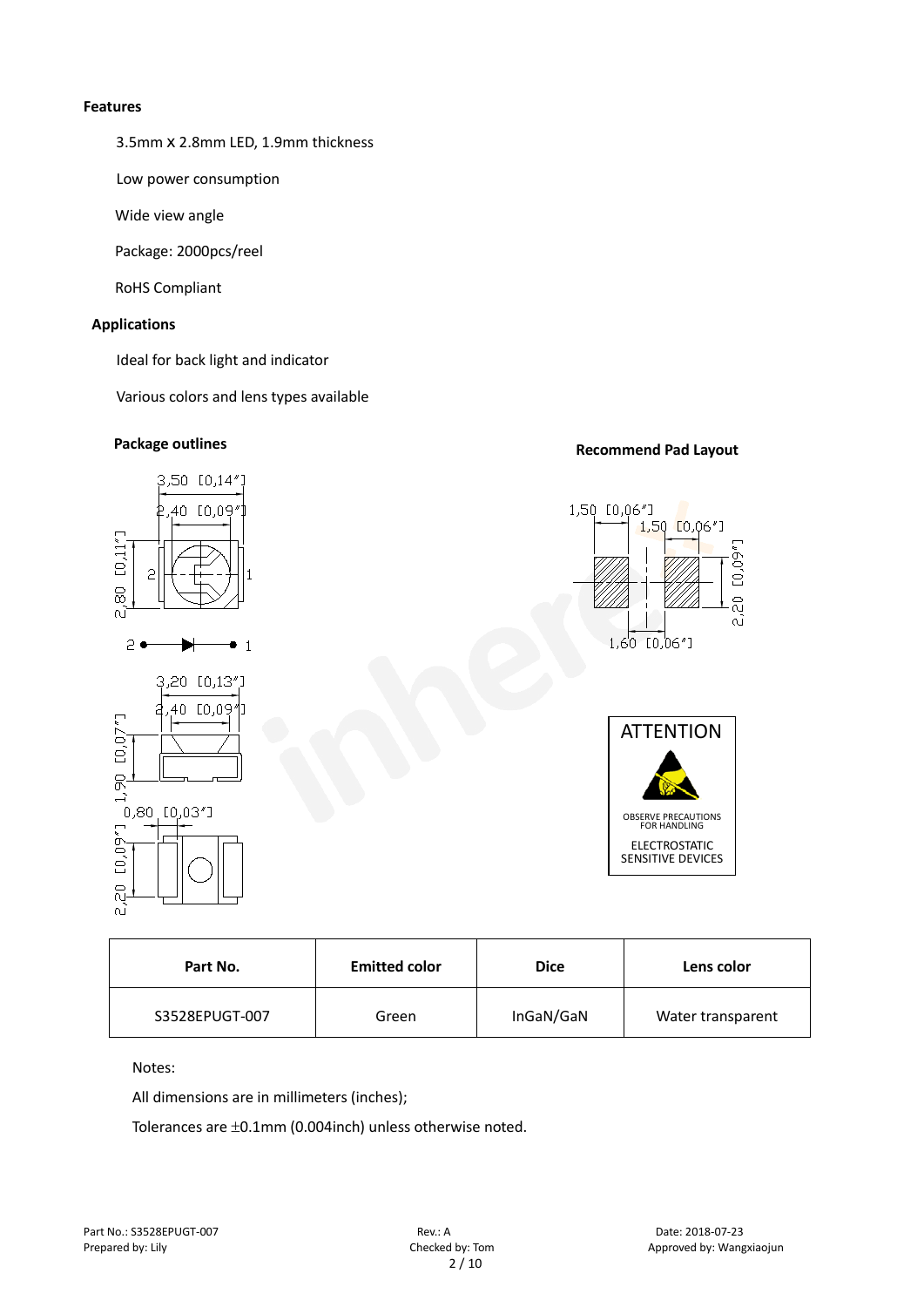# **Absolute Maximum Ratings (Ta=25**℃)

| Parameter                              | Symbol      | Value         | Unit         |
|----------------------------------------|-------------|---------------|--------------|
| Forward current                        | If          | 30            | mA           |
| Reverse voltage                        | Vr          | 5             | $\vee$       |
| Power dissipation                      | Pd          | 108           | mW           |
| Operating temperature                  | Top         | $-40$ ~+80    | $^{\circ}$ C |
| Storage temperature                    | <b>Tstg</b> | $-40$ ~ $+85$ | $^{\circ}$ C |
| Peak pulsing current (1/8 duty f=1kHz) | Ifp         | 125           | mA           |
|                                        |             |               |              |

### **Electro-Optical Characteristics (Ta=25**℃)

|                         | <b>Test</b><br><b>Condition</b> | Symbol                  | Value |                                       |                          |        |
|-------------------------|---------------------------------|-------------------------|-------|---------------------------------------|--------------------------|--------|
| Parameter               |                                 |                         | Min   | <b>Typ</b>                            | <b>Max</b>               | Unit   |
| Peak wavelength         | $If=20mA$                       | $\lambda p$             | --    | 517                                   |                          | nm     |
| Spectral half bandwidth | $If=20mA$                       | Δλ                      | $ -$  | 32                                    |                          | nm     |
| Dominant wavelength     | $If=20mA$                       | λd                      | 520   | $\overline{\phantom{a}}$              | 530                      | nm     |
| Forward voltage         | $If=20mA$                       | Vf                      | 2.8   | --                                    | 3.6                      | $\vee$ |
| Luminous intensity      | $If=20mA$                       | Iv                      | 800   | 1350                                  |                          | mcd    |
| Viewing angle at 50% lv | $If=20mA$                       | $2\theta$ 1/2           | $-$   | 120                                   | $\overline{\phantom{a}}$ | Deg    |
| Reverse current         | $Vr = 5V$                       | $\mathsf{I} \mathsf{r}$ | $-$   | $\hspace{0.05cm}$ – $\hspace{0.05cm}$ | 10                       | μA     |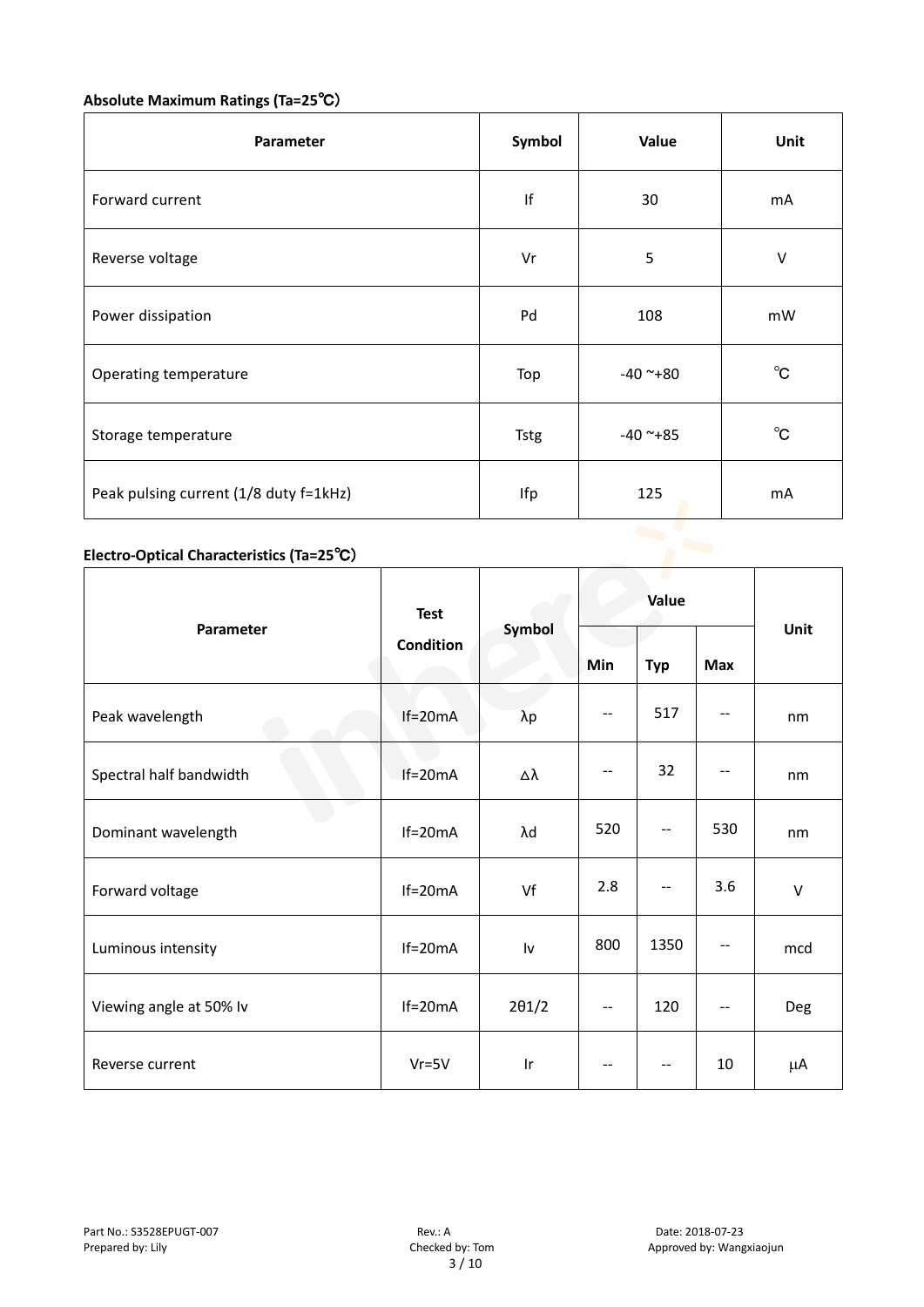#### **Optical Characteristic Curves (Green)**

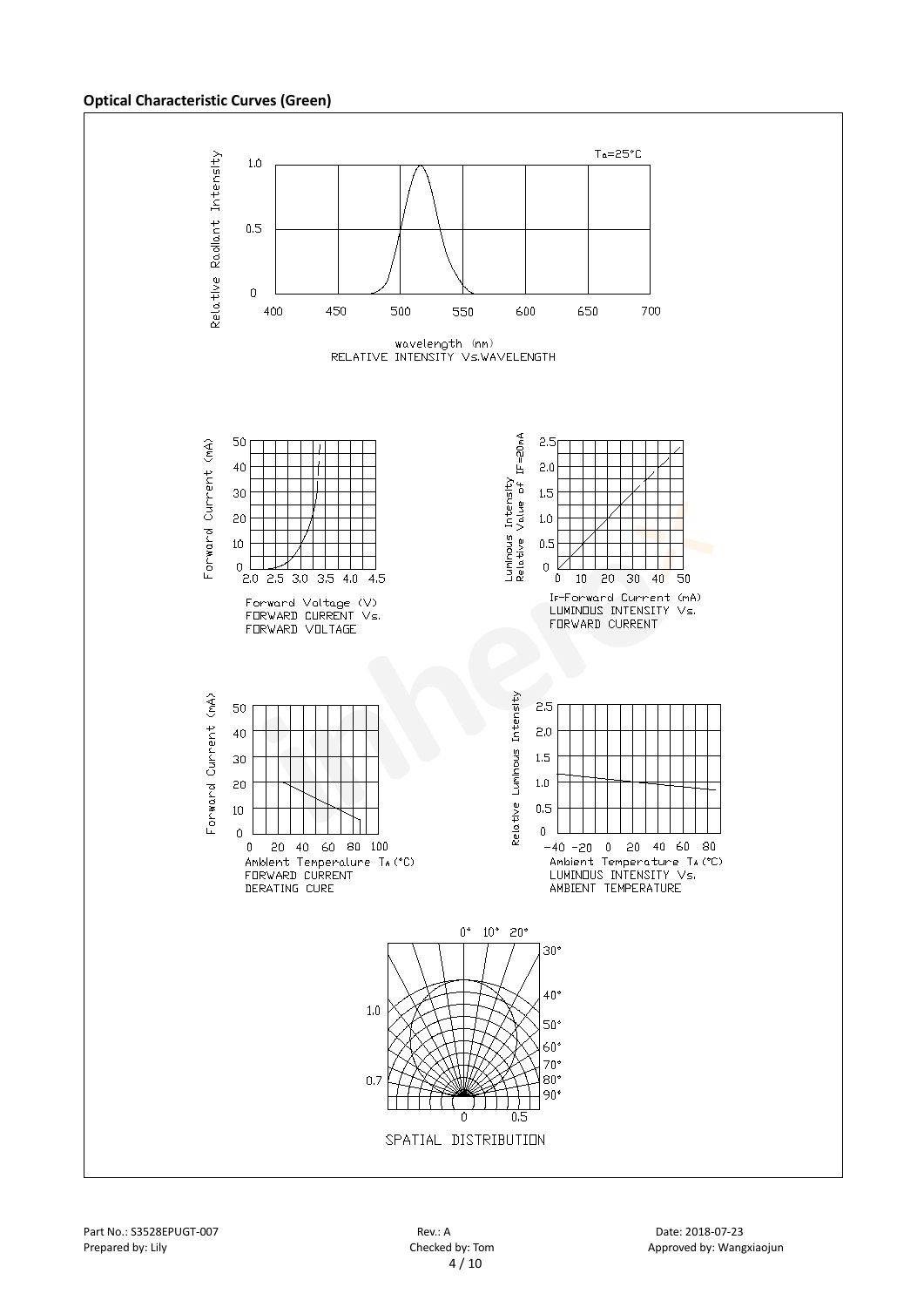#### **Reflow Profile**

Reflow Temp/Time



#### Notes:

- 1. We recommend the reflow temperature 245℃ (±5℃). The maximum soldering temperature should be limited to 260℃.
- 2. Don't cause stress to the epoxy resin while it is exposed to high temperature.
- 3. Number of reflow process shall be 2 times or less.

#### ■Soldering iron

Basic spec is  $\leq$  5sec when 320°C (±20°C). If temperature is higher, time should be shorter (+10°C $\rightarrow$  -1sec). Power dissipation of iron should be smaller than 20W, and temperatures should be controllable .Surface temperature of the device should be under 350℃.

#### **Rework**

- 1. Customer must finish rework within 5 sec under 340℃.
- 2. The head of iron cannot touch copper foil
- 3. Twin-head type is preferred.



Avoid rubbing or scraping the resin by any object, during high temperature, for example reflow solder etc.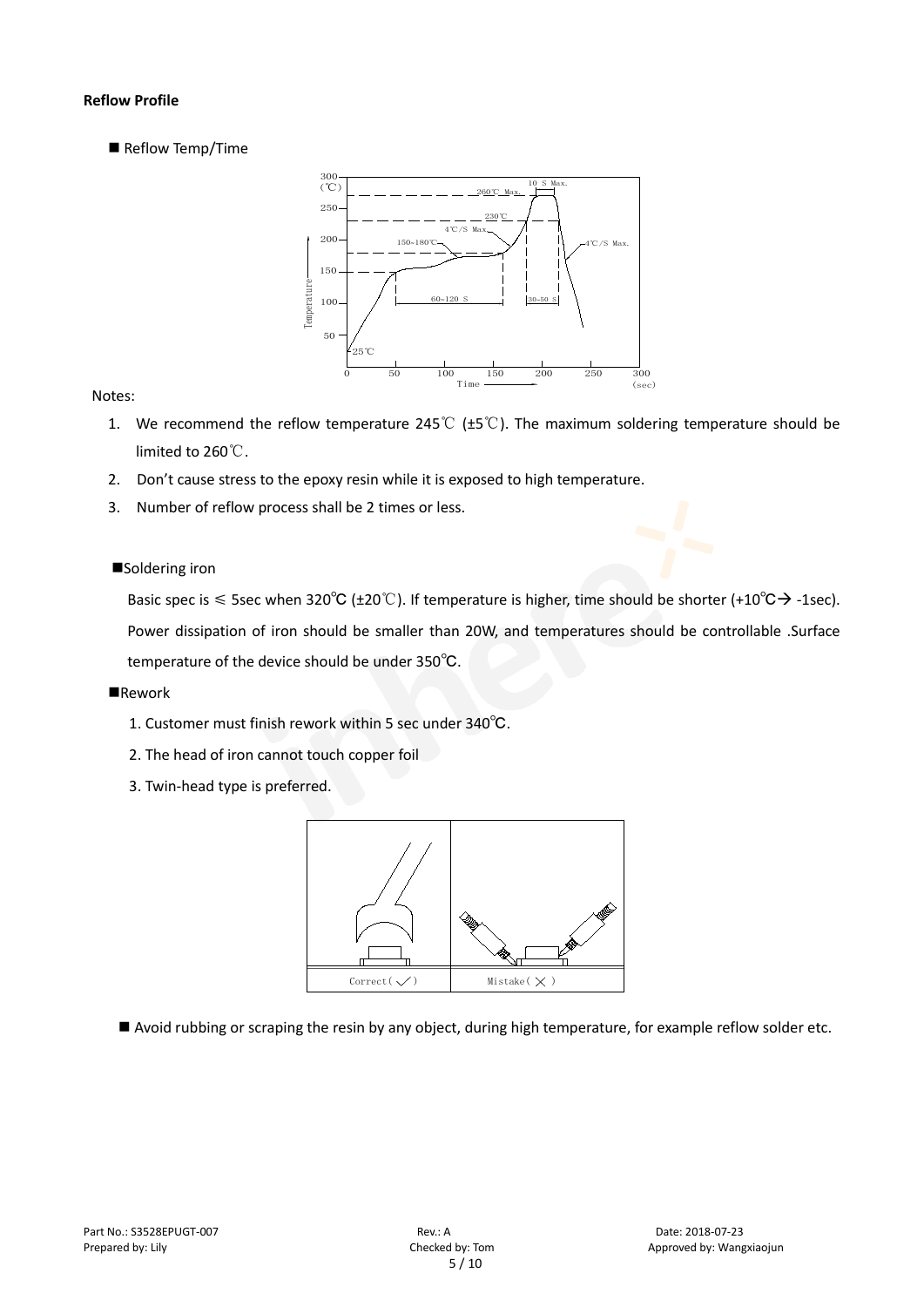#### T**est circuit and handling precautions**

■ Test circuit



■ Handling precautions

#### 1. Over-current-proof

Customer must apply resistors for protection; otherwise slight voltage shift will cause big current change (Burn out will happen).

#### 2. Storage

#### 2.1 It is recommended to store the products in the following conditions:

Humidity: 60% R.H. Max.

Temperature: 5℃~30℃

- 2.2 Shelf life in sealed bag: 12 month at <5℃~30°C and <30% R.H. after the package is opened, the products should be used within 24hrs or they should be keeping to stored at≦20 R.H. with zip-lock sealed.
- 3. Baking

It is recommended to baking before soldering The Conditions are as followings: 60±5℃/24hrs.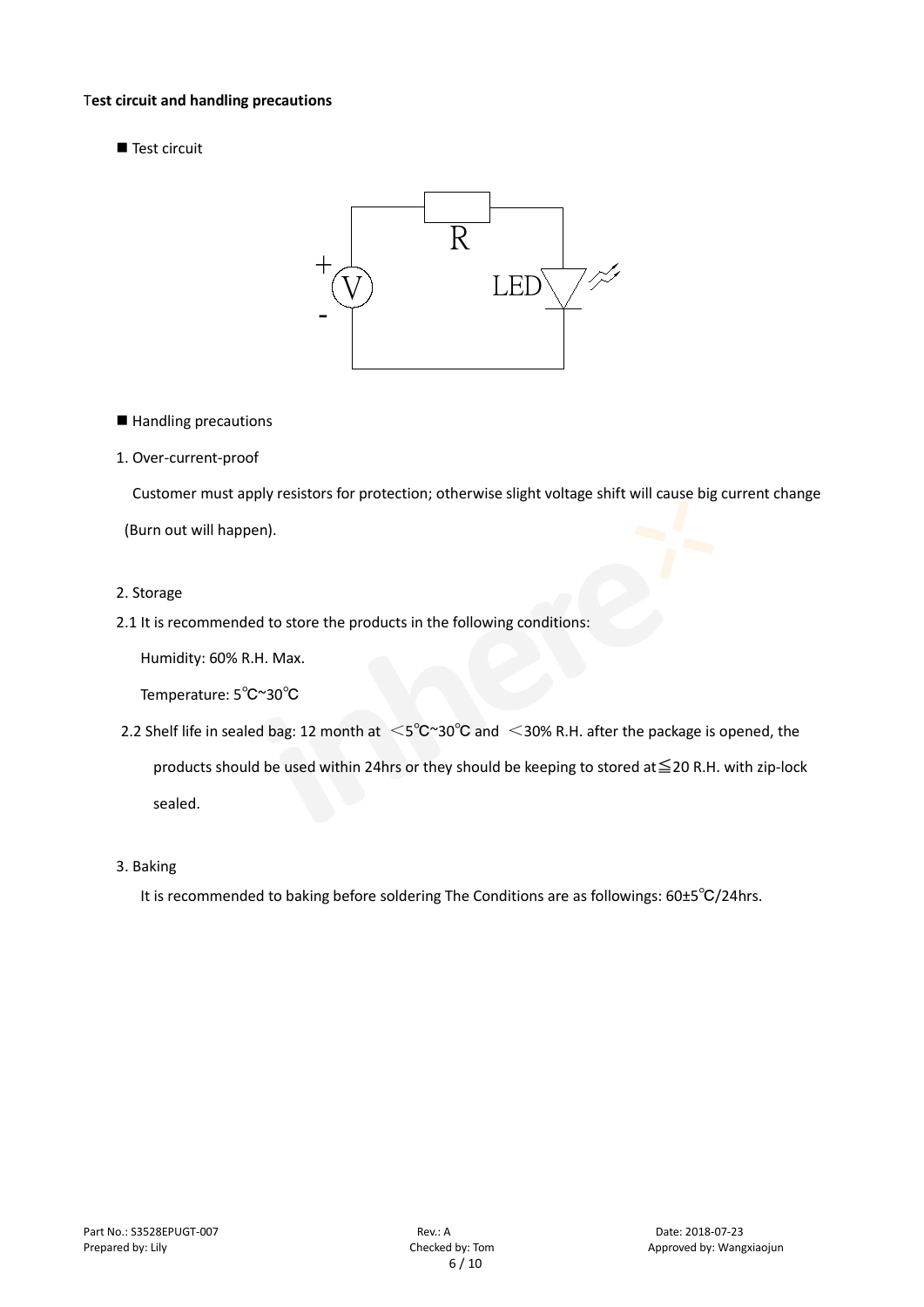#### **Test Items and Results of Reliability**

| <b>Test Item</b>                                  | <b>Standard</b><br><b>Test Conditions</b><br><b>Test Method</b>                |                   | <b>Note</b> | <b>Number of</b><br><b>Test</b> |
|---------------------------------------------------|--------------------------------------------------------------------------------|-------------------|-------------|---------------------------------|
| <b>Reflow Soldering</b>                           | Ta=260 $\pm$ 5 °C, Time=10 $\pm$ 2S                                            | JB/T 10845-2008   | 3times      | 0/22                            |
| Salt Atmosphere                                   | Ta=35±3°C, PH=6.5 $\sim$ 7.2<br>GB/T 2423.17-2008                              |                   | 24hrs       | 0/22                            |
| Temperature Cycling                               | -40 $±5^{\circ}$ C<br>$30±1$ min<br>个→(25℃/5±1min)↓<br>100±5°C<br>$30±1$ min   | GB/T 2423.22-2012 | 100cycles   | 0/22                            |
| <b>Thermal Shock</b>                              | Ta=-40±5 $\degree \text{C}$ $\sim$ 100±5 $\degree \text{C}$ ,<br>15±1min dwell | GB/T 2423.22-2012 | 100cycles   | 0/22                            |
| High Humidity High Temp.<br>Cycling               | Ta=30±5 °C $\sim$ 65±5 °C,<br>90±5%RH,24hrs/1cycle                             | GB/T 2423.4-2008  |             | 0/22                            |
| High Humidity High Temp.<br>Storage Life          | Ta=85±5 <sup>°</sup> C, $\psi$ (%)=85±5%RH                                     | GB/T 2423.3-2006  | 1000hrs     | 0/22                            |
| High Temperature<br>Storage Life                  | Ta=100±5 <sup>°</sup> C, non-operating                                         | GB/T 2423.2-2008  | 1000hrs     | 0/22                            |
| Low Temperature<br>Storage Life                   | Ta=-40±5 $°C$ , non-operating                                                  | GB/T 2423.1-2008  | 1000hrs     | 0/22                            |
| Life Test                                         | Ta=26±5℃,@20mA,<br>$\psi$ (%)=25%RH~55%RH                                      |                   |             | 0/22                            |
| High Humidity High Temp.<br><b>Operating Life</b> | Ta=85±5 $\degree$ C, @20mA,<br>$\psi$ (%)=85%RH                                | GB/T 2423.3-2006  | 500hrs      | 0/22                            |
| Low Temperature<br><b>Operating Life</b>          | Ta=-20±5℃,@20mA                                                                | GB/T 2423.1-2008  | 1000hrs     | 0/22                            |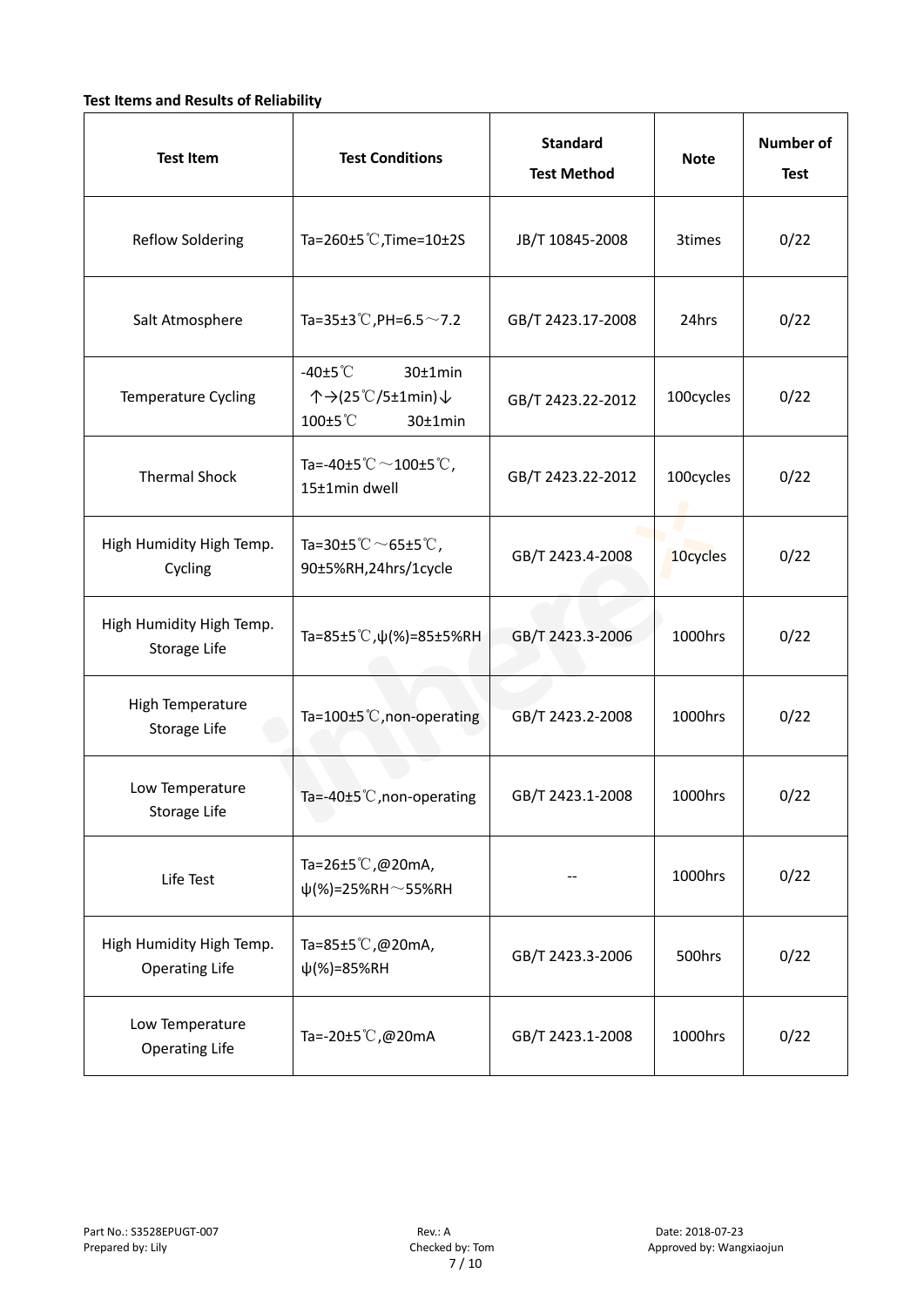#### **Forward Voltage Rank Combination (IF=20mA)**

| Rank                      | Min.    | Max.    | Unit |
|---------------------------|---------|---------|------|
| $\boldsymbol{\mathsf{H}}$ | 2.8     | 2.9     |      |
|                           | 2.9     | $3.0\,$ |      |
| J                         | $3.0\,$ | $3.1\,$ |      |
| К                         | 3.1     | $3.2$   |      |
| L                         | 3.2     | 3.3     | V    |
| ${\sf M}$                 | 3.3     | $3.4$   |      |
| ${\sf N}$                 | 3.4     | 3.5     |      |
| $\mathsf O$               | 3.5     | 3.6     |      |

#### **Luminous Intensity Rank Combination (IF=20mA)**

| Rank | Min. | Max. | Unit |
|------|------|------|------|
| S    | 800  | 1000 |      |
|      | 1000 | 1250 |      |
| U    | 1250 | 1600 | mcd  |
| v    | 1600 | 2000 |      |
| W    | 2000 | --   |      |

#### **Dominant wavelength Rank Combination (IF=20mA)**

| Rank | Min. | Max. | Unit |
|------|------|------|------|
| Gk   | 520  | 522  |      |
| GI   | 522  | 524  |      |
| Gm   | 524  | 526  | nm   |
| Gn   | 526  | 528  |      |
| Go   | 528  | 530  |      |

#### **Group Name on Label (Example DATA: K U Gl 20)**

| DATA: K U GI20                                   | Vf(V)            | Iv (mcd)  | λd (nm)          | <b>Test Condition</b> |
|--------------------------------------------------|------------------|-----------|------------------|-----------------------|
| $K \rightarrow U \rightarrow G I \rightarrow 20$ | $3.1^{\circ}3.2$ | 1250~1600 | $522^{\circ}524$ | $IF=20mA$             |

Notes:

1. The tolerance of luminous intensity (Iv ) is  $\pm 15\%$ .

2. The tolerance of dominant wavelength is ±1nm.

- 3. This specification is preliminary.
- 4. This specification is a standard specification of our factory, can make in accordance with customer's special requirement.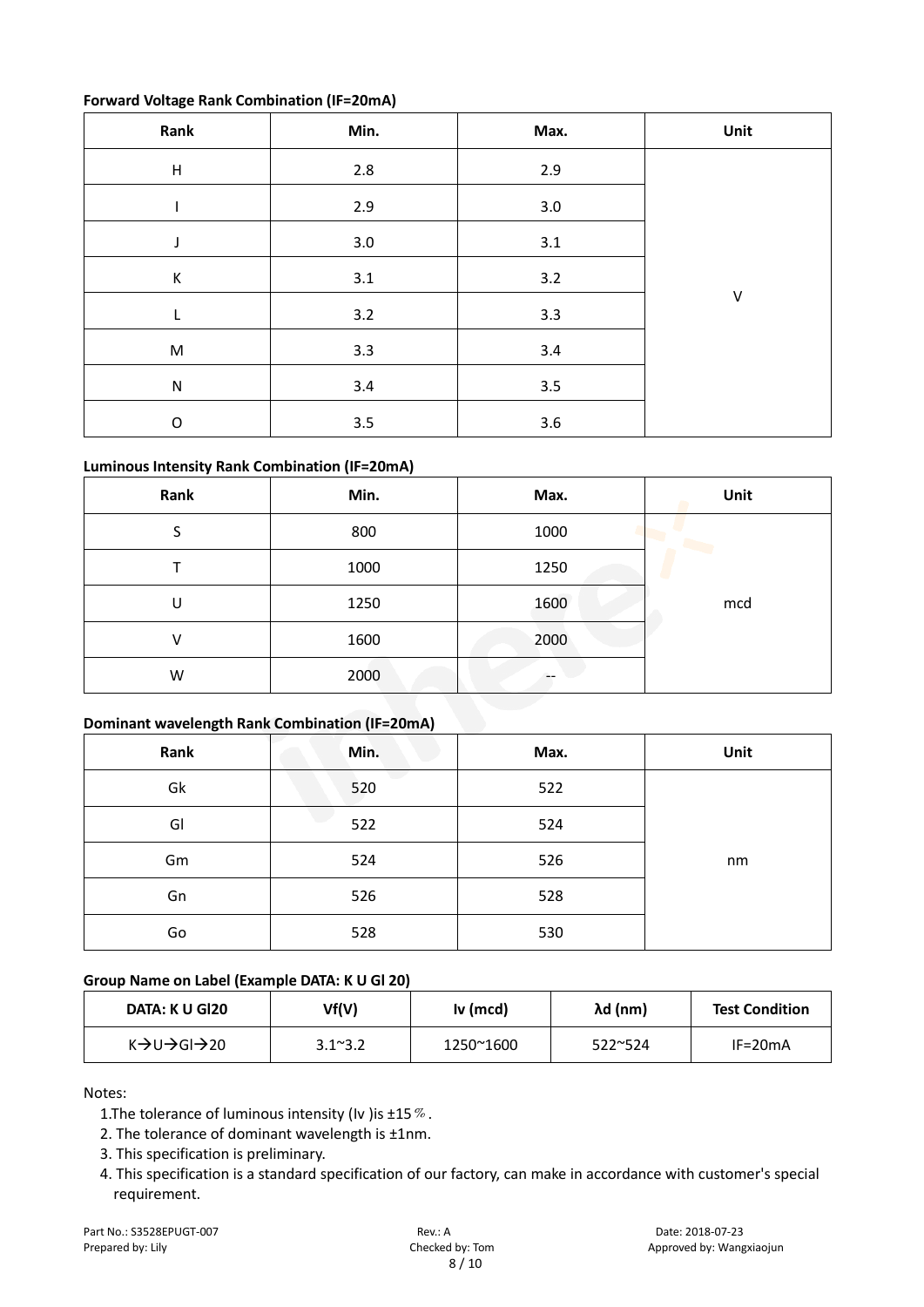#### **3528 Series SMD Chip LED Lamps Packaging Specifications**

- 
- Feeding Direction **Constanting Constanting Constanting Constanting Constanting Constanting Constanting Constanting Constanting Constanting Constanting Constanting Constanting Constanting Constanting Constanting Constanting**

 $282$ 



**Dimensions of Tape (Unit: mm)**



Notes:

- 1. Empty component pockets are sealed with top cover tape;
- 2. The maximum number of missing lamps is two;
- 3. The cathode is oriented towards the tape sprocket hole in accordance with ANSI/EIA RS-481 specifications.
- 4. 2,000pcs/Reel.